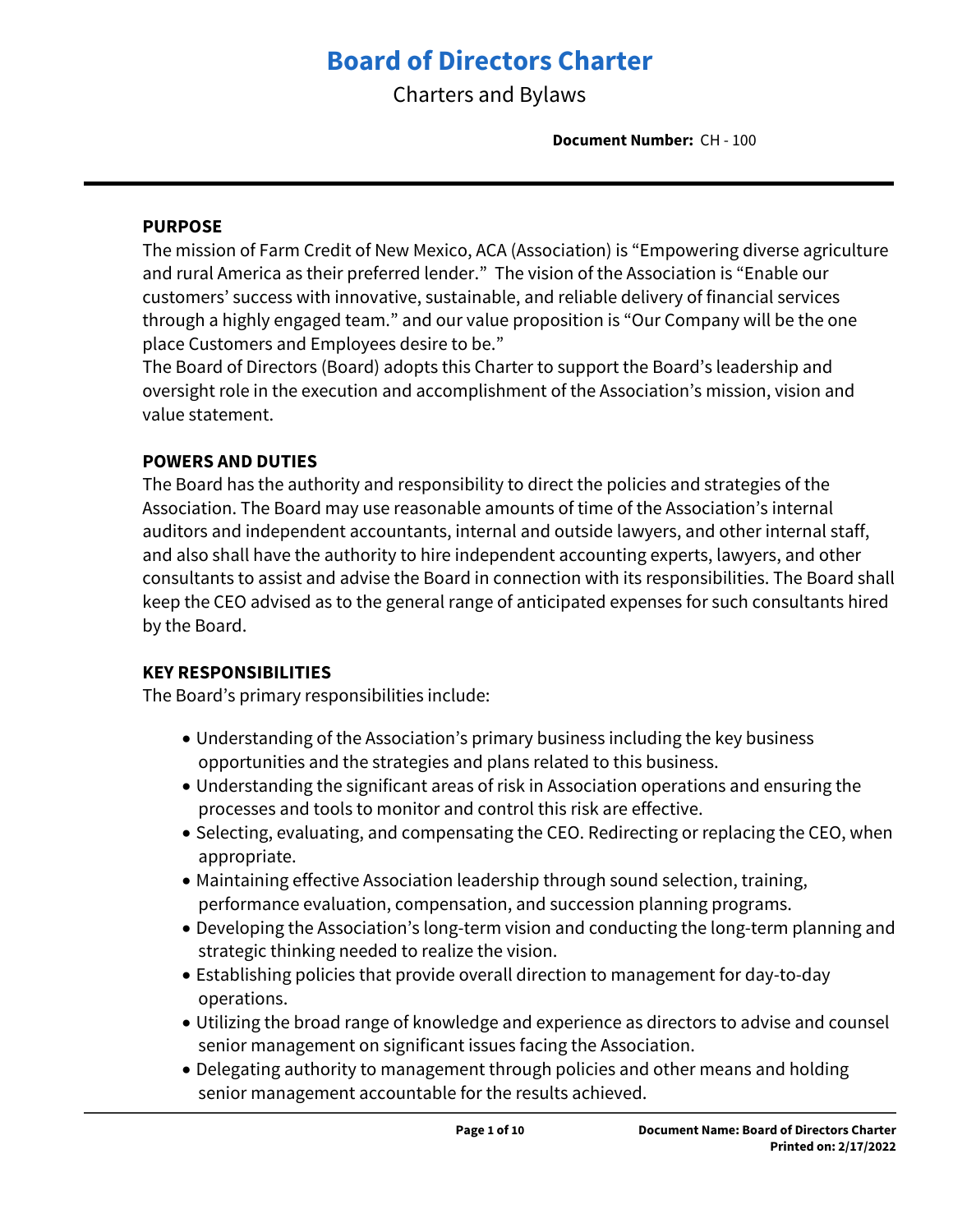- Overseeing Association:
	- $\circ$  Performance (profitability, achievement of business plan goals, and related matters).
	- o Risk management (appropriate capital levels, effective internal controls, interest rate and credit risk).
	- o Compliance with laws and regulations.
	- o Audit and Compensation Committees.
- Maintaining high standards of excellence in conducting Board business by:
	- o Adopting "Best Practices" in governance, where appropriate and applicable.
	- o Taking adequate time to prepare for and deliberate on matters coming before the Board.
	- o Asking questions and considering options and the advantages /disadvantages of issues presented to the Board.
	- o Reasonably relying on management, auditors, and advisors.
	- o Exercising objectivity and autonomy to make independent, informed decisions.
	- o Demonstrating leadership and taking action, when appropriate.
- Supporting the legislative, regulatory and political process to protect the Association's interests and public image.

# **KEY ROLES**

The Board's key roles include:

- Fostering a healthy, but arms-length, relationship with management by:
	- o Respecting differing roles served by the Board and management.
	- o Routinely using executive sessions as a tool to encourage open, candid, and productive discussions among Board members on problems, strategic opportunities, or on matters such as compensation or performance.
	- o Maintaining a sense of continued trust and confidence in management when questioning, probing, or opposing management's position or recommendations on an issue before the Board.
	- o Speaking with a unified voice to management.
- Fostering a sound relationship with CoBank, FCB (CoBank) by: o Interacting with CoBank Board members and management.
	- o Effectively communicating the positions of the Association.
	- o Listening and engaging in discussion of business issues.
	- o Focusing on the interests of the end-user borrowers.
- Establishing the tone for Board communications with stockholders and other important external parties.
- Representing the Association in venues determined to be important to the Association and/or the Farm Credit System (System).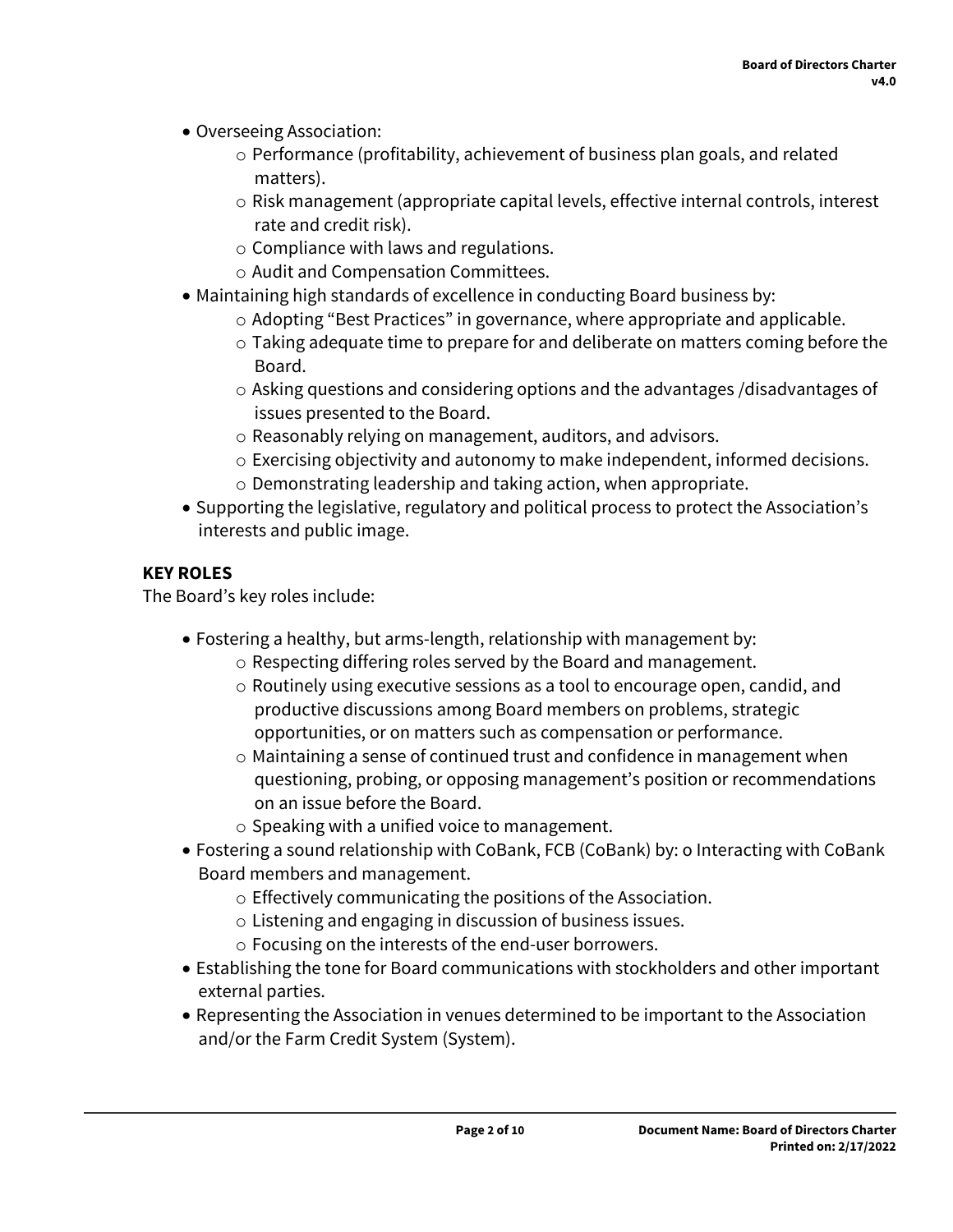# **QUALIFICATIONS**

Elected Directors - In addition to Association Bylaw requirements, following are desirable qualifications for elected directors:

- Experience with production agriculture practiced in Association geographic territory.
- An understanding of financial and credit matters.
- A working knowledge of financial disclosure and compliance (audits, financial statements, internal controls).
- Background, education, or experience in the areas of agricultural business, agricultural economics, or management.
- Knowledge and experience in political advocacy with strong political relationships being advantageous.
- A working knowledge of Association credit and financial disciplines, competitive environments, and business strategies.

Appointed Directors - For appointed directors, in addition to Association Bylaw requirements, the following general qualifications will be considered, although specific areas may be emphasized based on the needs of the Board related to the position being filled:

- Experience and/or emphasis in business, financial services, economics, accounting, financial reporting, auditing, or legal experience.
- An understanding of Generally Accepted Accounting Principles (GAAP) and financial statements and the ability to assess the general application of GAAP in connection with the accounting for estimates, accruals, and reserves.
- Experience in preparing, auditing, analyzing, or evaluating financial statements with the breadth and complexity of accounting and financial reporting issues similar to those of the Association.
- An understanding of internal controls and procedures for financial reporting and Audit Committee functions.
- Experience and or education related to financial and capital markets, including asset/liability management, derivatives, and capital structures.
- Knowledge and experience in political advocacy with strong political relationships being advantageous.

# **PERSONAL CHARACTERISTICS**

Board members should have the following personal characteristics to most effectively perform the responsibilities and roles of a director:

- Commitment to the System, CoBank District, Association and Association customers, and dedication of the time needed for a Board position.
- Ability to apply common sense to resolve problems or issues.
- Respect for fellow Board members and the ability to find a balance between assertiveness and cohesiveness.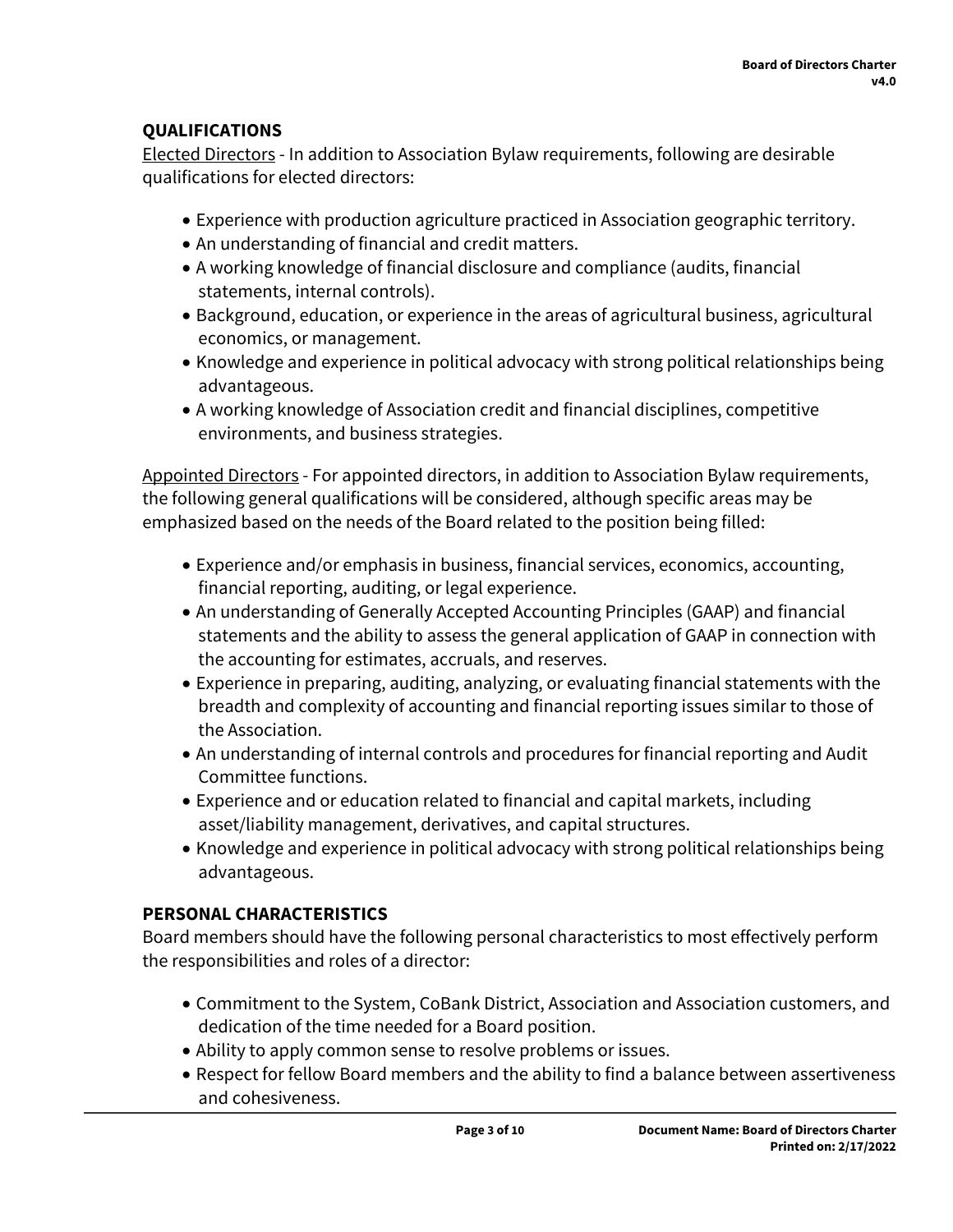- Effective communication skills.
- Good people skills and a team player orientation.
- Willingness to contribute and speak out in the course of deliberations and then support the final decision of the Board.
- Integrity
- Loyalty
- Willingness to delegate to management.
- Void of actual, apparent, perceived, or potential conflicts of interest.

# **TYPES OF DIRECTOR POSITIONS**

The types of director positions on the Association Board are discussed below:

 Elected Directors - These positions are elected by borrowers affiliated with the Association. A candidate for an elected director position, by law and Farm Credit Administration Regulations, must be a borrower of an Association. The elected directors must constitute at least 60% of the Board.

Annually, each director will be evaluated by the Board for independence, based on the criteria discussed below. The determination of a director's status to not be independent does not change the director's status on the Board, but could affect Board Committee assignments.

• Appointed Directors - These positions will be appointed by the Board of Directors through an interview process. Candidates for these positions may or may not have a borrowing relationship with our Association depending on the diversity and the financial expertise within the Board of Directors at the time of the interview and selection process. As per Board Policy, an incumbent appointed director shall not participate in the deliberations or decisions related to his/her appointment.

# **DIRECTOR INDEPENDENCE**

All directors must exercise independent judgment in deciding matters in the Association's best interest. The Board will be vigilant to ensure that independence is not jeopardized. Appropriate codes of ethics and standards of conduct are in place and will be followed to maintain the highest standards of governance for the Association.

All Association directors are independent from the perspective that no Association management or staff serve as Board members. Each elected director is required by Farm Credit Administration Regulations to have a lending relationship with the Association.

The elected directors, as borrowers of the Association, have a vested interest in ensuring that the Association remains strong and successful. However, in some situations, this director/borrowing relationship could be viewed as having the potential to compromise the independence of an elected director. For this reason, the Board has established independence criteria to manage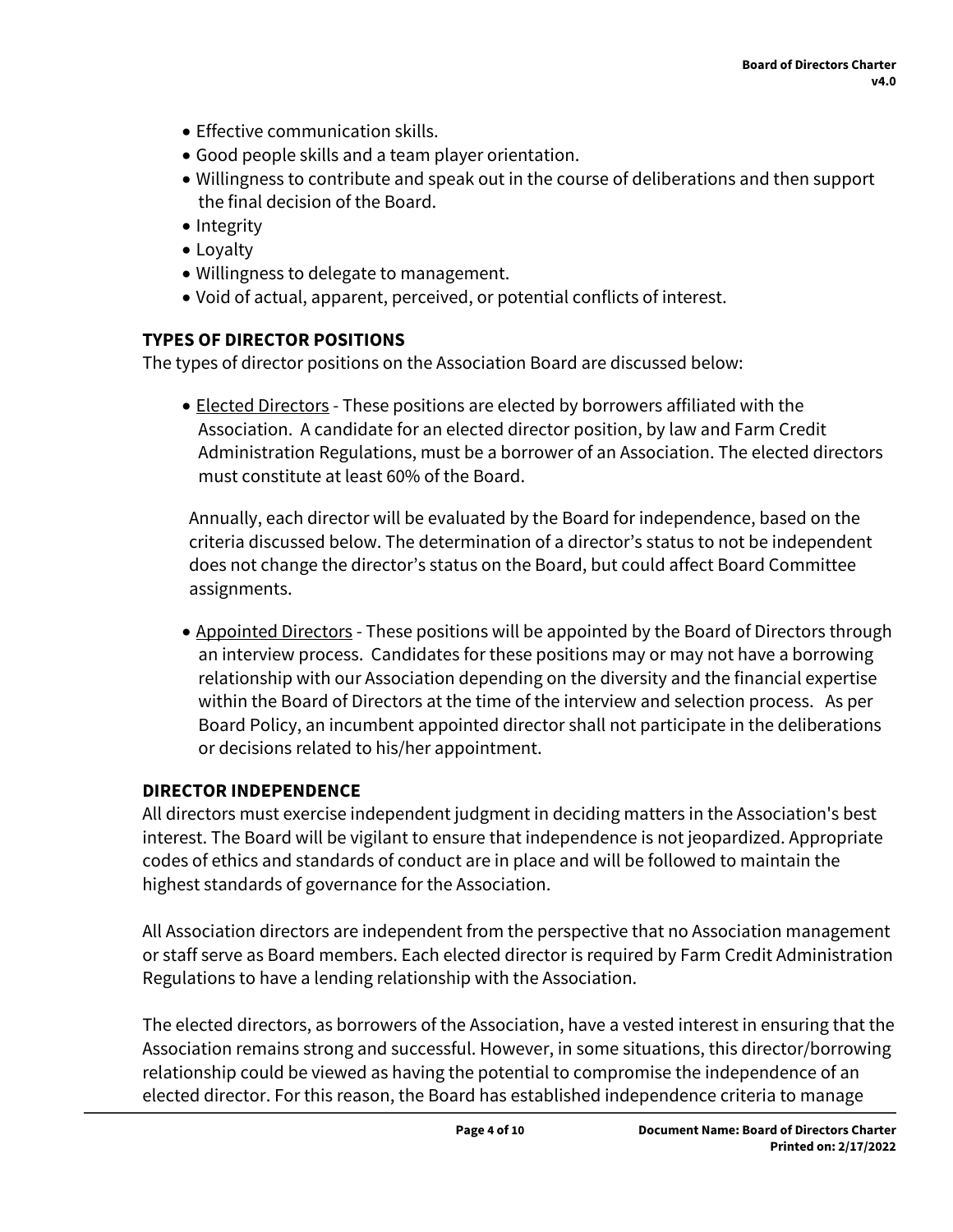and maintain this independence and to ensure that a director loan relationship does not compromise the independence of an Association Board member.

Annually, in conjunction with the Association's analysis and reporting of director loans, each director will provide financial information and any other documentation and/or assertions needed for the Board to determine the independence of the Board member. Stockholders will be informed of the independence evaluation results through the Annual Report to Stockholders.

If the percent of independent directors falls below 75%, Management will notify the Association Nominating Committee of the need and desire for independent directors to be elected by the stockholders.

# **DIRECTOR INDEPENDENCE CRITERIA**

The Board has identified the following criteria to determine director independence. The criteria for loan volume relates to loans from the Association and are based on elected director and spouse obligations, including ownership share of corporate assets and liabilities, but excluding contingent liabilities. These criteria were developed for the elected directors who serve on the Association Board.

- The director's loan(s) from the Association does not exceed 5% of the Association's permanent capital
- The director's loan is not adversely classified.
- The director or the spouse of the director is not an employee, director, or more than a 10% owner of a non-System financial institution that has more than 5% of its loans in agricultural loans.
- The director does not directly or indirectly accept any consulting, advisory, or other nondirector compensatory fees from the Association or another Association affiliated with the CoBank District.
- The director has no significant outside business relationship or family relationship with any employee of the Association.
- The director has no significant outside business relationship or family relationship with any other member of the Board.

Each director must meet all the established criteria to be considered an independent director. Annually, an analysis will be completed, as of September 30, to assist the Board in determining the independence of each director. This determination by the Board will be utilized in determining Board committee eligibility and in year-end disclosures.

In addition, the Association will notify the director, and the director will notify the Association, as soon as reasonably possible, of any information that arises that would cause the director to not meet any test for director independence at any time during such director's term. When the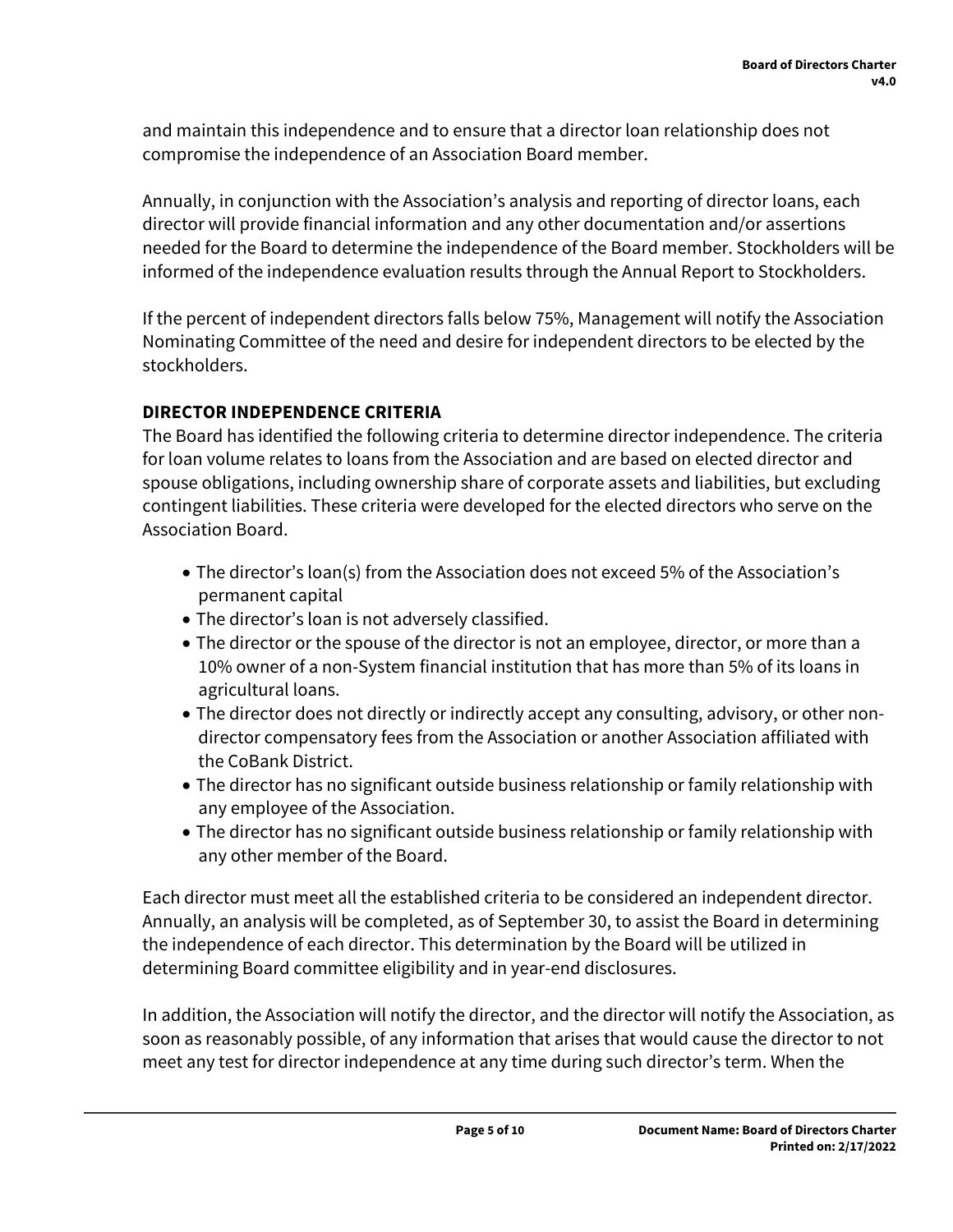director cures any criteria test which was not met, the director will be considered by the Board for redesignation as an independent director.

# **BOARD EVALUATIONS**

The Board will conduct an annual self-evaluation to help it identify strengths and weaknesses and improve its own performance.

## **LEADERSHIP**

• Chairperson

The Chairperson will preside at all meetings of the Board. The Chairperson will coordinate and direct the activities of the Board and will perform such other duties as required by the Association Bylaws (typically presiding at stockholder meetings) or as the Board shall determine from time to time.

The Board's role can be best accomplished through an interactive Board that has sound and constructive leadership. It is the Board's desire to elect officers that are both willing and capable of providing appropriate leadership. Open and candid discussion to avoid politicizing the process is encouraged. Generally, the Board believes that no director should be precluded from the opportunity to serve as Chairperson.

To that end, the terms of the Chairperson position will generally be limited to no more than five (5) consecutive years.

Desired attributes for the Chairperson include the ability to:

- Lead fairly, but firmly, and to maintain an environment of trust and respect among members.
- Welcome diversity of opinion.
- Promote fair, open deliberation in a timely, orderly, and concise manner.
- Encourage participation by directors who may not verbally express themselves during Board discussions.
- Enforce the Board's own agreed upon rules of conduct.
- Represent the Board to the public, other System institutions, and other important external parties.
- Understand group dynamics and decision-making.
- Know when to end discussions and keep the meeting running smoothly.
- Maintain a key role with management to:
	- o Promote a mutually beneficial environment
	- o Represent the Board in working with management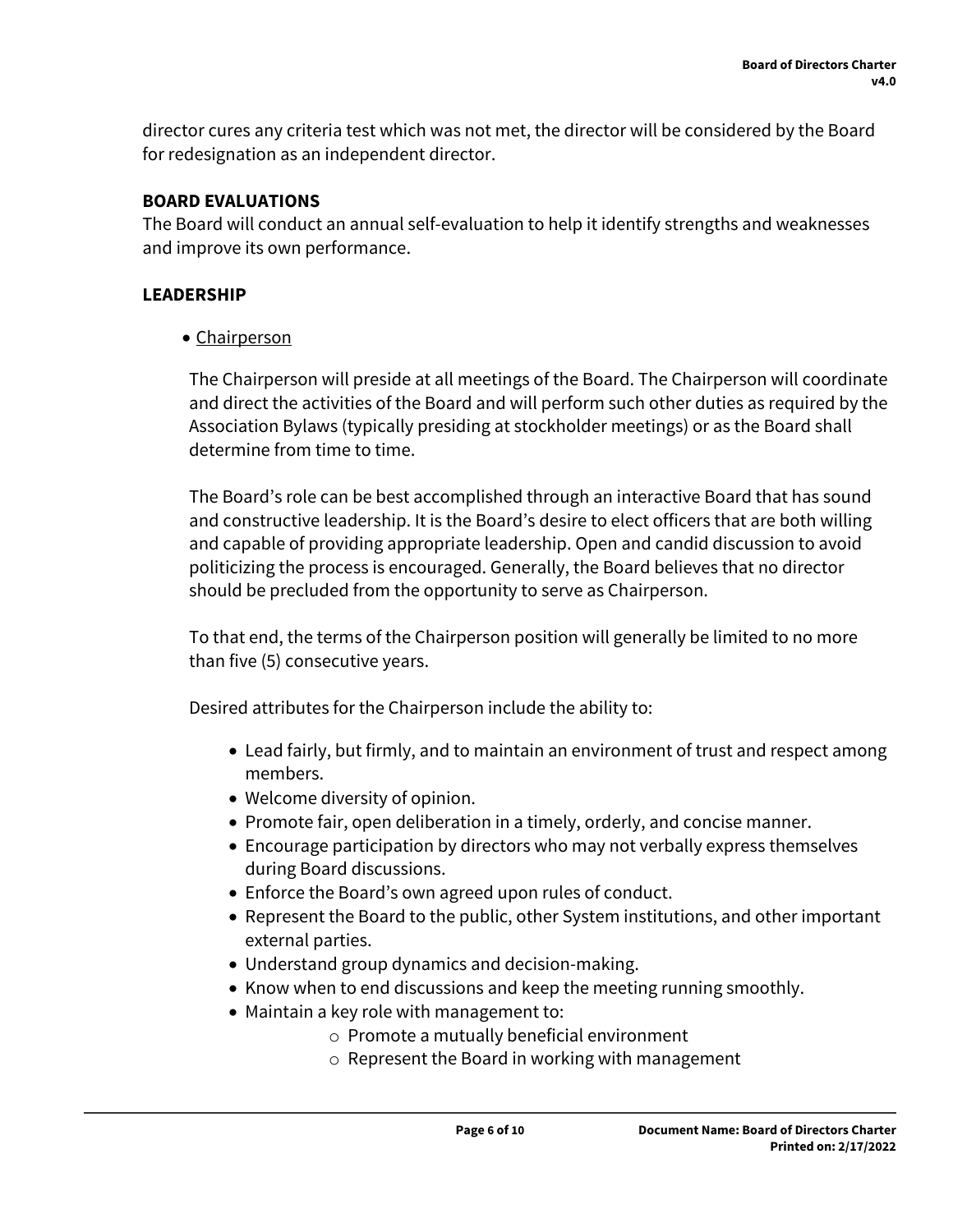- o Encourage two-way communication with the CEO on developing issues
- Accept the responsibilities of the Chairperson and devote the extra time required of the position.
- Take an impartial stance during discussions.
- Communicate with, and help prepare, the Vice Chairperson for possible leadership responsibilities in the event of the absence of the Chairperson.
- Committees

The Board has chartered an Audit Committee and a Compensation Committee. In determining whether to create a Committee, the Board will evaluate whether the use of a Committee will assist it in fulfilling a Board function. If the decision is to use a Committee, the Board will consider the advantages and disadvantages of using a Committee composed of fewer than all members. In addition, the following guidelines will be utilized:

- The full Board will approve a clear charter of authorities, composition, and roles and responsibilities for all Board Committees.
- The Audit Committee will consist of at least three directors who meet the independence criteria outlined in the Director Independence Criteria Policy and who are determined by the Board to be independent members. The Board Chairperson shall serve as an ex-officio, non-voting member of the Audit Committee. At least one member of the Audit Committee shall have accounting or related financial management expertise and be designated as a financial expert.
- The Compensation Committee will consist of at least three directors who meet the independence criteria outlined in the Director Independence Criteria Policy and who are determined by the Board to be independent members. The Board Chairperson shall serve as an ex-officio, non-voting member of the Compensation Committee.
- Annually, the Board shall appoint all members and the Chairperson of the Committees.
- Minutes of all Committee meetings will be maintained.
- Qualifications and selection of members will be correlated to the Board functions that the Committee has been formed to address.
- If a Committee composed of less than the full Board is utilized:
	- o Committee members' independence, personal characteristics, qualifications, and number will be considered.
	- o Evaluation, training, orientation, and recruitment programs for the Committee members and its Chairperson will be considered.
	- o Any director may sit in on any Committee meeting.
	- o Communication and reporting to the full Board will occur.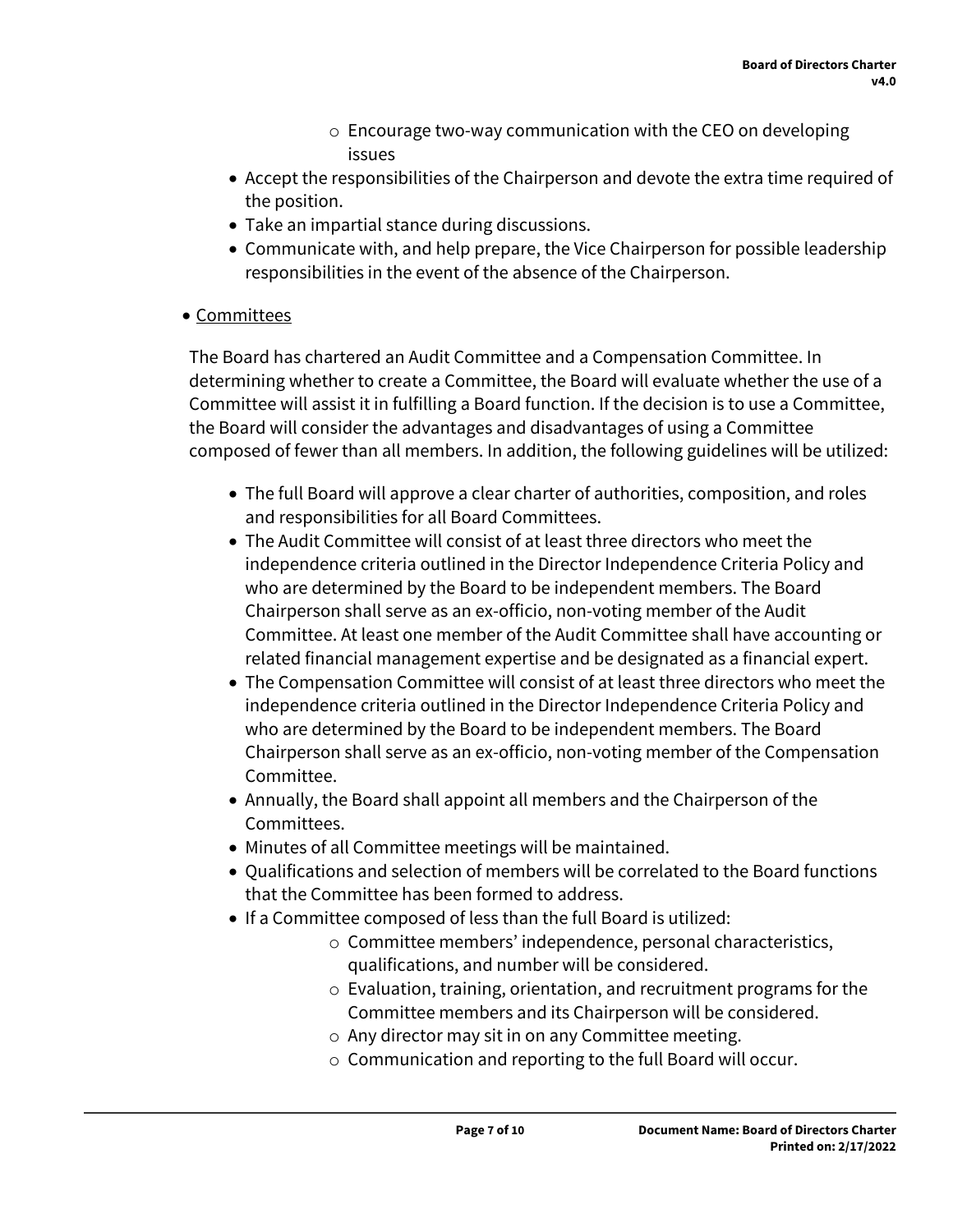## **TRAINING AND MAINTENANCE**

Evaluation, training, orientation, and recruitment programs will be in place to maintain trained and skilled Board members. The Board will maintain a Director Training Policy and will develop an annual Board Training Calendar. The needed director skills that are outlined in this Charter will be considered when developing the training calendar and in determining individual director training programs.

## **MEETINGS**

The Board will meet at such frequency and at such locations as may be necessary and appropriate to fulfill its responsibilities and conduct its business.

- Guidelines for Board meetings include:
	- o An annual calendar of meeting dates, times, and locations will be developed by the Chairperson and the CEO for the review and approval of the Board.
	- o Meeting agendas will be developed by the CEO with input from and final concurrence of the Chairperson.
	- o Other members of the Board may also ask for agenda adjustments before or during the meetings.
	- o Material relating to matters to be taken up at meetings will ordinarily be furnished to the Board sufficiently in advance of the meetings to provide reasonable time for review and consideration.
	- $\circ$  Executive sessions will be held in connection with each Board meeting to promote open, candid discussion of sensitive or internal matters and to ensure that the Board is unified in its strategies, positions, and communications.

# **REPORTS TO THE BOARD**

The Board will receive reports, advice, and other information in order to monitor performance, make decisions, and keep informed on important issues and events relating to CoBank, the Association, and the System. Information will be from such sources, at such frequency, and in such form as may be satisfactory to the Board. Ordinarily, management will serve as a primary source of the Board's information needs. However, depending on the circumstances, the Board also may use external experts, advisors, and customers as additional resources.

In addition, each Board policy will address Board reporting requirements.

# **CHARTER REVIEW**

The Board recognizes that, for this Charter to be useful, it must be kept current and relevant. To that end, the Board will conduct a Charter review at least annually and make any changes that are needed to meet the Charter's purpose.